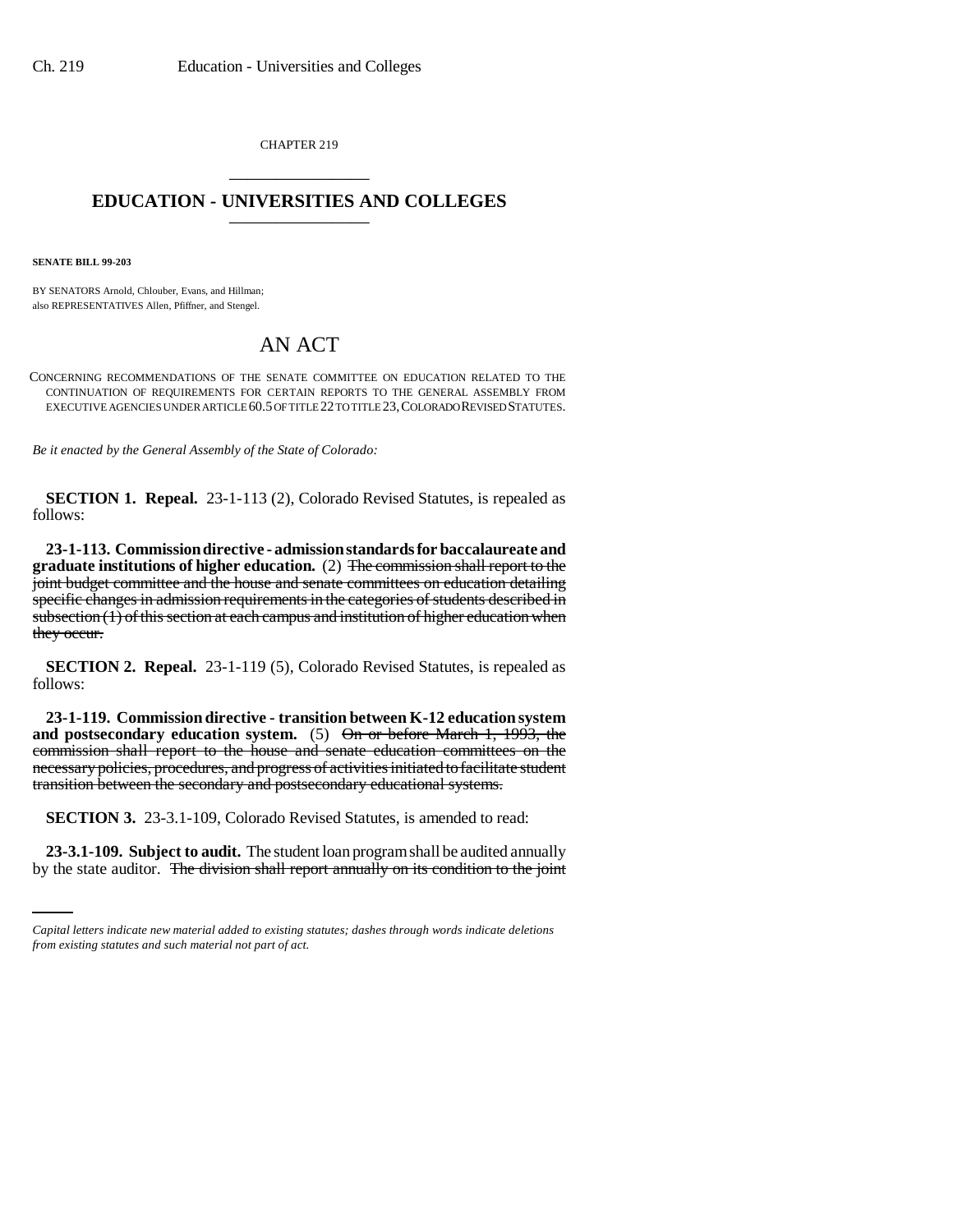budget committee and such report shall include the most recent report of the state auditor. The report shall be made on or before January 1 and shall reflect the condition of the program as of June 30 of the preceding fiscal year.

**SECTION 4.** 23-3.3-102 (7), Colorado Revised Statutes, is amended to read:

**23-3.3-102. Assistance program authorized - procedure - audits.** (7) Each annual budget request submitted by the commission shall provide information on the proposed distribution of moneys among the programs developed under this article. Subsequent to final appropriation, the commission shall provide to the joint budget committee an allocation proposal specifically identifying the distributions among programs for the coming year. On or before December 30 of the following year, the commission shall provide to the joint budget committee a report of expenditures in the various programs. Expenditures in any program shall not exceed the allocation for that program by more than ten percent of such allocation, and the total appropriation for all student aid programs shall not be exceeded. The commission may require such reports from institutions as are necessary to fulfill the reporting requirements of this subsection (7) and to perform other administrative tasks.

**SECTION 5. Repeal.** 23-3.3-701 (4), Colorado Revised Statutes, is repealed as follows:

**23-3.3-701. Colorado nursing scholarship program - repeal.** (4) As part of the report of expenditures required pursuant to section  $23-3.3-102$  (7), the commission shall annually report to the joint budget committee on the Colorado nursing scholarship program.

**SECTION 6.** 23-5-121 (2), Colorado Revised Statutes, is amended to read:

**23-5-121. Governing boards - Colorado advanced technology institute commission - authority to establish nonprofit corporations for developing discoveries and technology.** (2) The governing board of any state-supported institution of higher education or the Colorado advanced technology institute commission, referred to in this section as the "commission", may incorporate one or more private nonprofit corporations under articles 121 to 137 of title 7, C.R.S., for the purpose of developing discoveries and technology resulting from science and technology research at such state-supported institution of higher education or the Colorado advanced technology institute, as appropriate. Such a corporation shall have all rights and powers of a private nonprofit corporation organized under the laws of this state and shall not be an agency of state government or a department or political subdivision thereof and shall not be subject to any provisions of law affecting only governmental or public entities; except that provisions as provided for in section 23-1-108 (1) (f) regarding affirmative action shall be followed. Any nonprofit corporation incorporated pursuant to the provisions of this subsection (2) by the Colorado advanced technology institute shall annually file with the general assembly STATE AUDITOR a copy of the corporation's annual report.

**SECTION 7. Repeal.** 23-7-103 (1) (c) (III), Colorado Revised Statutes, is repealed as follows:

**23-7-103. Presumptions and rules for determination of status.** (1) Unless the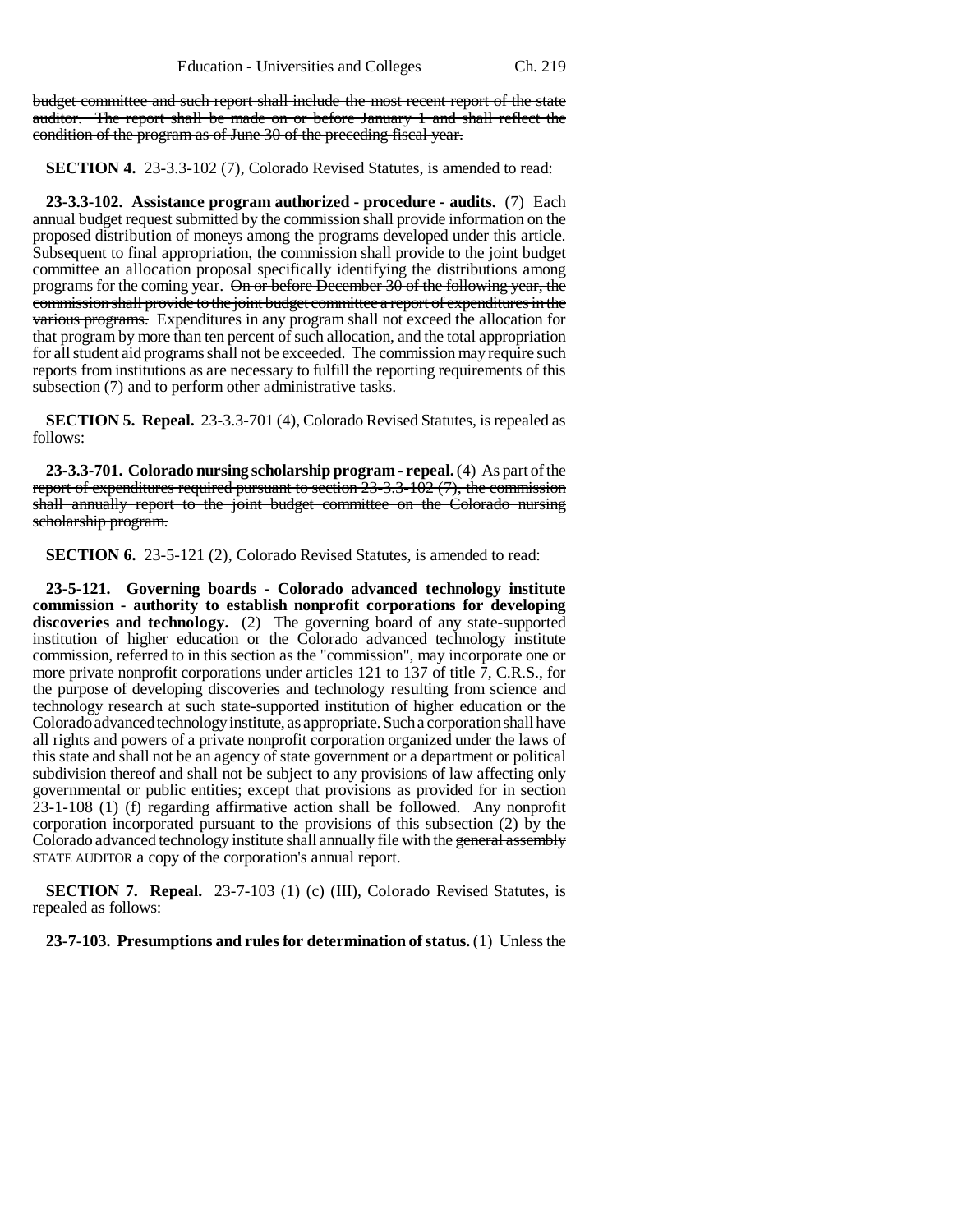contrary appears to the satisfaction of the registering authority of the institution at which a student is registering, it shall be presumed that:

(c) (III)  $(A)$  The governing board of each institution of higher education granting in-state tuition status to members of the armed forces or their dependents pursuant to the criteria set forth in subparagraph (I) of this paragraph (c) shall report on or before February 1, 1987, through the Colorado commission on higher education to the joint budget committee any negative fiscal impact to the institution resulting from the granting of such in-state tuition status.

(B) The joint budget committee, subject to available funds, shall consider restoring to the affected institutions any amounts reported as a negative fiscal impact pursuant to sub-subparagraph (A) of this subparagraph (III).

**SECTION 8.** 23-11-106 (3), Colorado Revised Statutes, is amended to read:

**23-11-106. Funding of the institute.** (3) The state auditor shall have the authority to make regular performance and financial audits of the institute and any programs sponsored or supported in whole or in part by the institute. and shall report the results of any such audit to the joint budget committee.

**SECTION 9. Repeal.** 23-11.5-106, Colorado Revised Statutes, is repealed as follows:

**23-11.5-106. Annual report.** Any program that receives funding under the grant and revolving loan program shall submit an annual report to the committee that shows, at a minimum, achievement of the criteria specified in section 23-11.5-103. The committee shall provide a summary of the annual reports to the general assembly on or before January 30, 1998, and on or before January 30 each year thereafter.

**SECTION 10.** 23-15-127, Colorado Revised Statutes, is amended to read:

**23-15-127. Account of activities and receipts for expenditures - report audit.** The authority shall keep an accurate account of all its activities and of all its receipts and expenditures and shall annually, in the month of January, make a report thereof to its members to the governor, to the house and senate committees on education, and to the state auditor, such reports to be in a form prescribed by the state auditor. Also included in the report shall be any recommendations with reference to additional legislation or other action that may be necessary to carry out the purpose of the authority. The state auditor may investigate the affairs of the authority, may severally examine the properties and records of the authority, and may prescribe methods of accounting and the rendering of periodical reports in relation to facilities undertaken by the authority.

**SECTION 11.** 23-20-124, Colorado Revised Statutes, is amended to read:

**23-20-124. Research building revolving fund - appropriation of fund.** There is established in the office of the treasurer of the university a fund to be known as the university of Colorado research building revolving fund. There shall be credited to said fund the user charges or rents authorized by section 23-20-123 and imposed by the board of regents of the university of Colorado, specific appropriations or grants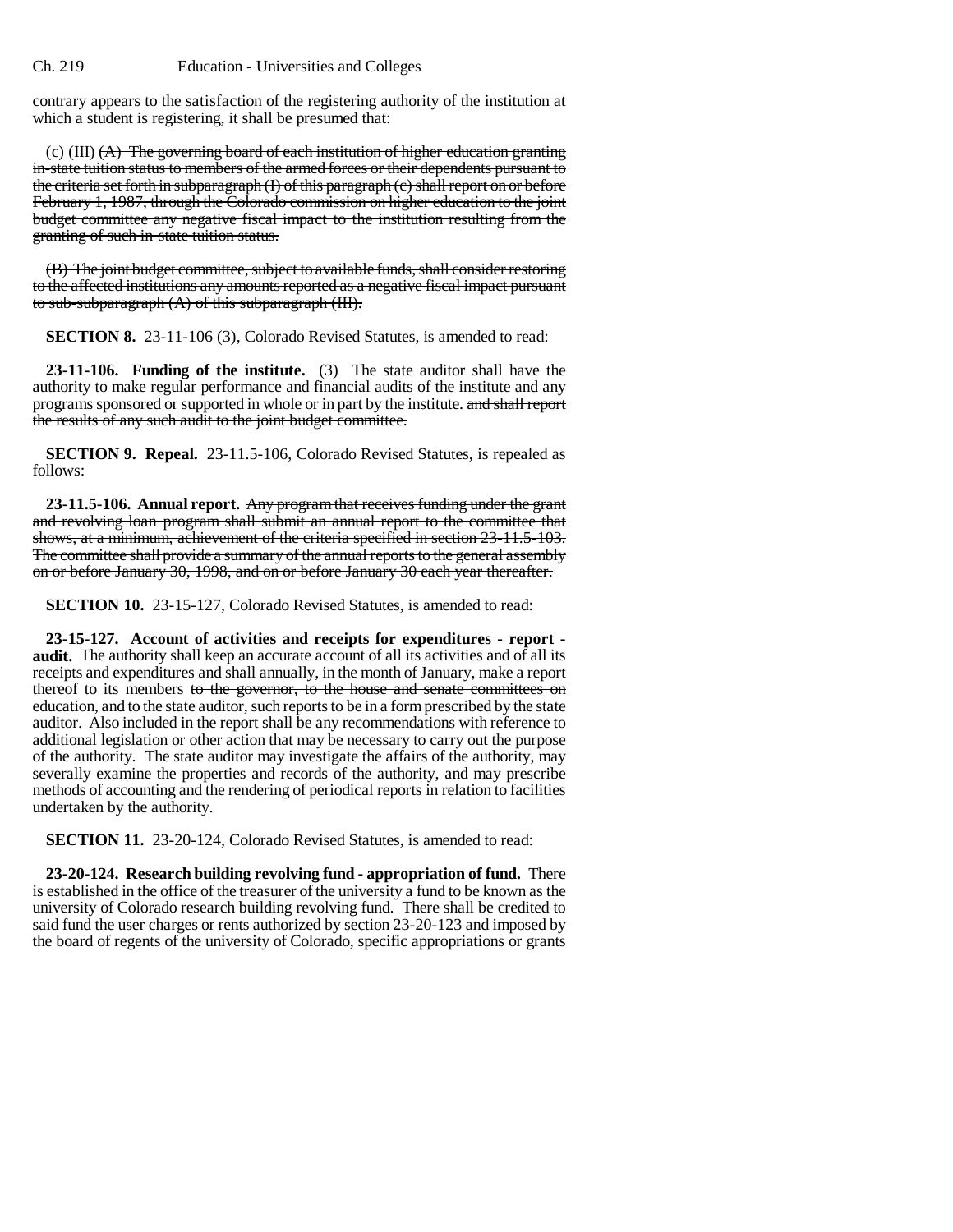or gifts made to said fund, and the proceeds of the sale of anticipation warrants authorized by sections 23-20-123 to 23-20-125. No payments from student fees, tuition receipts, or general funds shall be deposited in the research building revolving fund or used for said programs. All interest accumulated in this fund shall follow the fund. All such moneys so credited to said fund are appropriated to the university of Colorado for the payment of maintenance and operating costs for its research buildings and facilities and for the planning, construction, and equipping of additional research buildings and facilities for the university of Colorado. An annual report of activities and the condition of the fund shall be made to the governor and the joint budget and capital development committees of the general assembly as a part of the university of Colorado's annual budget submission. Such report shall specify the amount, debt service, and purpose of any bonds issued pursuant to section 23-20-129.

**SECTION 12.** 23-21-521, Colorado Revised Statutes, is amended to read:

**23-21-521. Annual report.** The authority shall submit to the governor and the general assembly JOINT BUDGET COMMITTEE within six months after the end of the fiscal year a report which shall set forth a complete and detailed operating and financial statement of the authority during such year. Also included in the report shall be any recommendations with reference to additional legislation or other action that may be necessary to carry out the purposes of the authority.

**SECTION 13.** 23-31-129, Colorado Revised Statutes, is amended to read:

**23-31-129. Research building revolving fund - appropriation of fund.** There is established in the office of the state treasurer a fund to be known as the Colorado state university research building revolving fund, and there shall be credited to said fund the user charges or rents authorized by section 23-31-128 and imposed by the state board of agriculture, specific appropriations or grants or gifts made to said fund, the proceeds of the sale of anticipation warrants authorized by sections 23-31-128 to 23-31-130, and the proceeds from the issuance and sale of bonds pursuant to section 23-31-134. No payments from student fees, tuition receipts, or general funds shall be deposited in the research building revolving fund. All interest earned on the investment of moneys in the fund shall be credited to the fund and shall be a part of the fund, and such moneys shall not be transferred or credited to the general fund or to any other fund. All such moneys so credited to said fund are appropriated to Colorado state university for the payment of maintenance and operating costs for its research buildings and facilities and for planning, constructing, acquiring, renovating, and equipping research buildings and facilities, wherever located in the state of Colorado, for Colorado state university. Any such buildings and facilities shall be related to the research mission of the university. An annual report of activities and condition of the fund shall be made to the governor and to the joint budget and capital development committees of the general assembly as a part of Colorado state university's annual budget submission. Such report shall specify the amount of any bonds issued pursuant to section 23-31-134, the amount of the debt service on such bonds, and the purpose of such bonds.

**SECTION 14. Repeal.** 23-35-101 (4) (c), Colorado Revised Statutes, is repealed as follows:

**23-35-101. Colorado water resources research institute - creation.** (4) It is